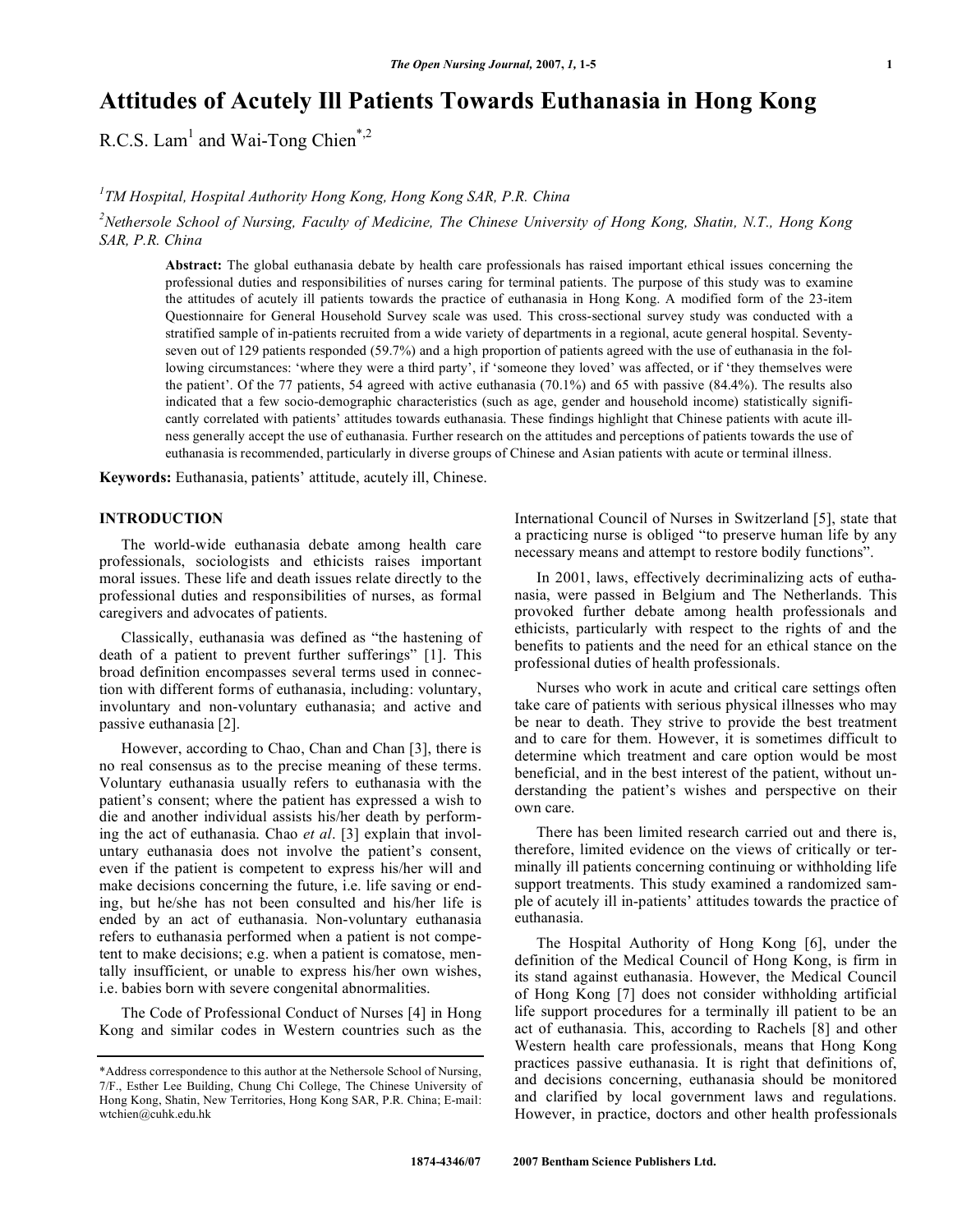and patients themselves are usually the key people involved in the decision-making process and the implementation of euthanasia. Hence, they should inform policy and be involved in the legislative making process for euthanasia.

 A few studies have been undertaken in the USA, the UK and Australia to identify the attitudes and beliefs of physicians and the general public concerning euthanasia. A quantitative study, conducted in the United States in 1993 [9], examined the attitudes of oncology patients and oncologists toward euthanasia and physician-assisted suicide. One hundred and fifty-five oncology patients and 355 oncologists were interviewed by telephone with vignette-style questions. About two-thirds of the patients found euthanasia acceptable for patients with unremitting pain. However, the patients found it harder to accept euthanasia and physician-assisted suicide in vignettes involving the themes of "burden on the family" and "life viewed as meaningless". Patients in pain were more likely to find euthanasia or physician-assisted suicide ethically unacceptable and an inappropriate response to poor pain management. Patients with life-threatening illnesses often experienced associated depression and psychological distress and were significantly more likely to have seriously discussed euthanasia. Despite nearly one in seven oncologists having carried out euthanasia or physicianassisted suicide, the majority found euthanasia or physicianassisted suicide ethically unacceptable, even for patients with unremitting pain.

 In addition, studies have shown that patients' demographic and illness characteristics (such as age, gender, type and duration of illness and family financial situation) may affect their perceptions, the decisions made about treatment, and the use of euthanasia [9-11]. However, these studies did not use large samples of patients from different sociodemographic and cultural backgrounds or different illness conditions [3,11]. Information concerning the views of Chinese and Asian patients on the use of euthanasia is limited.

 Mak and Elwyn [10] also conducted an investigation into the desire for euthanasia in advanced cancer patients in a hospice in Hong Kong. This qualitative study, where data was collected from six Chinese palliative care patients, indicated that patients' covert "desire for euthanasia" was not really about dying, but about care, connectedness and respect. As a result, the interpretation of the meaning of euthanasia is an important issue in the care of terminally ill patients. Patients who request such an intervention should be assessed and evaluated carefully before euthanasia can be considered seriously.

 Nevertheless, few of these previous studies deal with the attitude of patients in acute hospitals and very little research has been done to explore attitudes in Chinese and Asian populations. Since patients are the recipients of and potential decision makers about euthanasia, their views on the subject should be sought.

## **AIMS OF THE STUDY**

 The aim of this study was to investigate the attitudes of patients towards euthanasia in an acute general hospital in Hong Kong.

The objectives of the study were:

- to examine the attitudes of patients towards the use of euthanasia in an acute general hospital in Hong Kong;
- to identify any correlation between the attitudes of patients and their socio-demographic characteristics and state of health; and
- to compare male and female patients' attitudes towards euthanasia and to identify any differences between them.

#### **METHOD**

 In April 2004, a cross-sectional survey was conducted in a 2,000-bed regional, acute general hospital in the largest geographical region of Hong Kong. A stratified random sample of 129 patients was selected from the patient list (839 patients at the time of the study) using a computer-generated table of random numbers. The sampling strata, based on the accessible clinical specialities in the hospital, included patients from Medicine and Geriatrics (49), Surgery (26), Orthopaedics and Traumatology (18), Oncology (15), Obstetrics and Gynaecology (13) and Anaesthesia and Intensive Care (8). About 15% of the patients in these six departments were randomly and proportionately selected at subject recruitment, using a random number table. The sample only included patients over 18 years old who were free from psychiatric illness or cognitive impairment. This sample size allowed for  $a \pm 0.05$  sampling error with a 95% confidence level and a non-response rate of up to 45% [12]. A stratified sampling method was adopted to obtain an approximately equal proportion of eligible subjects from each of the clinical specialties in the hospital, and thus ensured that the final sample would represent the acutely ill patient population more effectively [13].

 Permission to conduct the study was obtained from both the hospital and the University's Clinical Research Ethics Committee. A research nurse checked patients' background information in the wards against the study criteria. She then approached the patients (eligible subjects) and fully explained the purpose and procedure of this study to them. Written consent was sought from each patient to ensure that they were participating in the study on a voluntary basis. They were also assured of anonymity, confidentiality of personal data, and were given the right to withdraw from the study at any time.

 After written consent was obtained, all patients completed a self-reported 23-item modified form of the Questionnaire for General Household Survey [11]. This was used to identify the attitudes of the patients (and hence the general public) towards euthanasia. They also completed a demographic data sheet supplying their age, gender, education level, medical diagnosis and household income.

 With no specific theoretical framework in the topic of euthanasia, the questionnaire was developed and based on findings on the important issues linked with active and passive euthanasia in recent literature [11]. The questionnaire was designed for both doctors (Section 1) and the general public (Section 2) in Hong Kong, and the second section was used in this study. Feedback from an expert panel, (2 nurse specialists, 2 doctors, a ward manager, a medical patient, and a family carer) clarified the instructions for administration of the questionnaire, altered the register of the language for use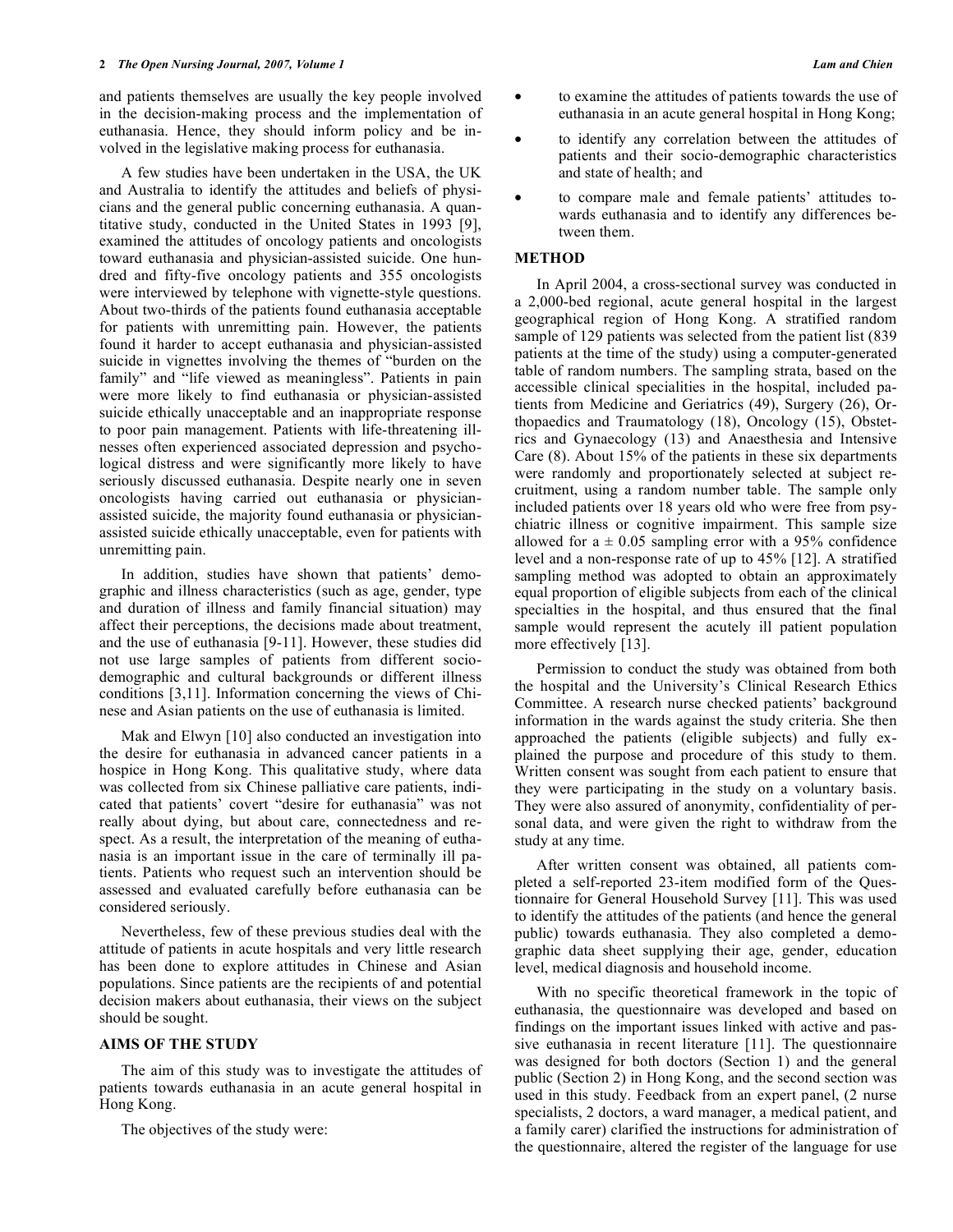in a hospital setting, and a few vignettes were amended accordingly. The modified form of the questionnaire demonstrated satisfactory internal consistency (Cronbach's alpha= 0.82) in the pilot study in a suitable sample of 20 acutely ill patients in the hospital studied [14]. Made up of 3 parts, it asked about: (Part 1) attitudes towards euthanasia in general (15 items); (Part 2) attitudes towards passive euthanasia (4 items), using a scenario in which a patient requests the use of passive means to allow them to die; and (Part 3) attitudes towards active euthanasia (4 items) using a scenario similar to the one in Part 2, but in which a patient requests the use of active means to hasten their death. The responses were rated using a 5-point Likert-type scale (1- strongly disagree to 5 strongly agree), i.e. the higher the score, the higher the level of acceptance of euthanasia. The Cronbach's alpha coefficients ranged from 0.77 - 0.83, indicating a satisfactory internal consistency [13].

 Descriptive statistics, such as percentages and means, were used to summarize the results. To determine whether parametric statistical tests could be used, univariate normality of the item scores was checked. Despite the narrow range of the item scores, most of them were found to be distributed normally. Pearson's correlation test was used to examine the relationships between the scores given by the patients and their age, income and length of hospital stay (interval data). Spearman's correlation test was employed to test the relationships between the scores given by the patients and their other characteristics, such as their education level and any co-morbidity of other diseases (ordinal data). A two-tailed paired sample t-test was used to compare any difference between the patients' attitudes towards passive and active euthanasia. An independent samples t-test (two-tailed) was used to compare any difference in the attitude towards euthanasia between male and female patients. The statistical significance of all tests was set at 0.05.

#### **RESULTS**

 Seventy-seven questionnaires were returned, giving a response rate of 59.7%. The mean age of the patients was 49.8 years old  $(SD = 16.8; \text{ range } 20 - 73 \text{ years})$ . A similar number of patients was recruited: 40 male (51.9%) and 37 female (48.1%). Less than half (42.0%) had a religious belief, mainly Christian, Protestant (22.0%) or ancestor worship  $(20.0\%)$ . More than three-quarters  $(78.8\%)$  were educated to secondary school or university level. About half (48.5%) had a monthly income between Hong Kong \$ 10,001 and \$ 30,000 (US\$ 1,280–\$ 3,845). The respondents included: 32 patients from Medicine and Geriatrics (41.6%), 15 from Surgery (19.5%), 10 from Orthopaedic and Traumatology (13.0%), nine from Oncology (11.7%), seven from Obstetrics and Gynaecology (9.1%) and four from Anaesthesia and Intensive Care unit (5.2%).

 In this study, the Cronbach's alpha coefficients of the three parts of the questionnaire ranged from 0.79 - 0.86, indicating a satisfactory internal consistency. The mean score of the general attitude towards euthanasia (Part 1) was 4.05  $(SD = 0.59)$ . The items with the five highest mean scores amongst the 15 items in Part 1, and the item means and standard deviations indicating the attitudes of the patients towards passive and active euthanasia, are summarized in Table **1**. Most of the patients accepted the use of active (70.1%) and passive (84.4%) euthanasia in all three of the following circumstances: in cases where they were a third party, in the case of someone they loved, or in the case that they themselves were the patient (i.e. all mean values >3.00). However, they indicated statistically significantly more acceptance of passive euthanasia ( $M = 3.97 - 4.08$ ), than of active euthanasia ( $M = 3.00 - 3.35$ ), with the t values ranging from 5.17 to 6.12 and all p values were  $\leq 0.005$ .

 The results of the correlation tests indicated that the mean score on the attitude of the patients correlated statistically significantly with age, gender and household income. The patients who had a lower monthly income (Pearson's  $r =$ 0.35,  $p = 0.01$ ) and were older in age ( $r = -0.40$ ,  $p = 0.005$ ) showed a higher acceptance (i.e. a higher attitude score) of euthanasia. The results of the unpaired t-test indicated that more female than male patients supported the use of euthanasia (t = 3.90,  $p = 0.04$ ). Otherwise, there was no statistically significant correlation between the attitude score and other patient characteristics.

### **DISCUSSION**

The high mean scores  $(> 3.00)$  on attitudes towards passive and active euthanasia indicate that most patients agreed with the use of euthanasia (i.e. ranged from 3 - somewhat agree to  $5$  – strongly agree).

 Respondents agreed that 'a patient with terminal illness has the right to decide to die' and accepted the idea of 'withholding or withdrawal of life-sustaining treatment in order to let a terminally ill person die'. They would support and respect such requests from a patient, even if the person in question were someone they loved, or if they themselves were the patient. However, fewer respondents expressed acceptance of the use of active means of euthanasia, such as the application of treatment to hasten a patient's death, rather than passive means of euthanasia.

 The findings reflect the attitudes of poorer and older people who may consider that their illness and hospitalisation places a heavy burden and strain on their whole family, in financial, psychological, social and physical terms. Similar results have been found among the general population in Hong Kong, as reported by Fok *et al*. [11]. As the concept of 'not being a family burden' is common in Chinese culture, euthanasia may be considered by some critically ill patients to be an acceptable means of ending, not only their own suffering, but that of their family as well.

 In addition, the findings indicate that female patients have a higher acceptance of euthanasia than male patients. This may be explained by the fact that women in Chinese society, particularly the older generation, are seen to be responsible for caring for other family members. They would blame themselves, therefore, if they did not take responsibility for their own death, thus releasing other family members from having to worry about their illness or state of health [15]. This traditional gender role in a Chinese family might contribute to the female patients being more accepting of euthanasia than their male counterparts.

 Passive euthanasia was generally more acceptable than active euthanasia to the patients in this study. Emotionally and morally, Chinese patients are more receptive to the idea of a 'natural death' than to the idea of life-ending interven-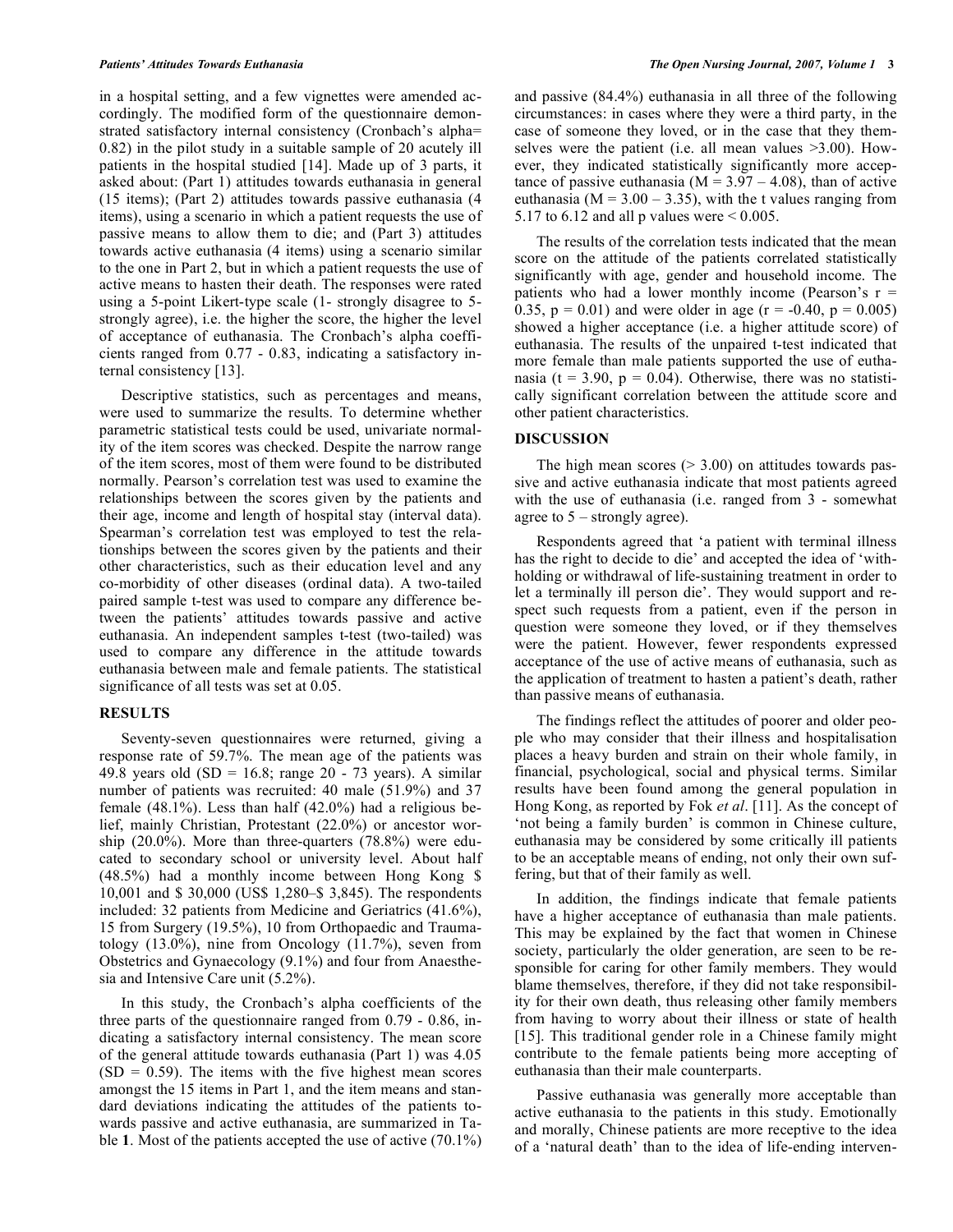#### **Table 1. Selected Results of Questionnaire on Attitudes Towards Euthanasia (N = 77)**

|                                                                                                                                                                                                              | Range   | M    | <b>SD</b> |
|--------------------------------------------------------------------------------------------------------------------------------------------------------------------------------------------------------------|---------|------|-----------|
| General attitude towards euthanasia (total score)                                                                                                                                                            | $1 - 5$ | 4.05 | 0.59      |
| Five items with the highest mean scores:                                                                                                                                                                     |         |      |           |
| To me, euthanasia should be accepted in today's society.                                                                                                                                                     | $1 - 5$ | 4.50 | 0.65      |
| A person with a terminal illness has the right to decide to die.                                                                                                                                             | $1 - 5$ | 4.41 | 0.61      |
| Euthanasia is helpful at the right time and place (under the right circumstances).                                                                                                                           | $2 - 5$ | 4.37 | 0.68      |
| Euthanasia is acceptable in cases when all hope of recovery is gone.                                                                                                                                         | $2 - 5$ | 4.25 | 0.56      |
| If a terminally ill or injured person is increasingly concerned about the burden that his deterioration of health has placed<br>on his family, I will support his request for euthanasia.                    | $1 - 5$ | 4.20 | 0.62      |
| In order to be relieved of pains and sufferings, a terminally ill person makes a personal request for the use of<br>PASSIVE MEANS, such as the withdrawal of life-sustaining treatments, to let him/her die. |         |      |           |
| I will support this person's request.                                                                                                                                                                        | $2 - 5$ | 4.02 | 0.63      |
| If this person were someone I loved, I would support him/her to make such a request.                                                                                                                         | $1 - 5$ | 3.97 | 0.53      |
| If I were this person, I would make this request.                                                                                                                                                            | $1 - 5$ | 4.08 | 0.42      |
| In order to be relieved of pains and sufferings, a terminally ill person makes a personal request for the use of<br><b>ACTIVE MEANS, such as application of treatment to hasten his/her death.</b>           |         |      |           |
| I will support this person's request.                                                                                                                                                                        | $1 - 5$ | 3.35 | 0.60      |
| If this person were someone I loved, I would support him/her to make such a request.                                                                                                                         | $1 - 5$ | 3.22 | 0.62      |
| If I were this person, I would make this request.                                                                                                                                                            | $1 - 5$ | 3.00 | 0.52      |
| Note: Scores range from $1 -$ 'strongly disagree' to $5 -$ 'strongly agree'.                                                                                                                                 |         |      |           |

M, mean; SD, standard deviation.

tions, such as injections to hasten death [16]. This finding is also consistent with Western studies on attitudes towards physician-assisted suicide. However, Chinese patients' perceptions of passive euthanasia and its related personal, cultural and illness issues should be explored in future research.

 The findings of this study identified that acutely ill patients expressed a preference and desire for the use of euthanasia and they generally accepted the practice of euthanasia, especially passive euthanasia. This highlights the necessity for nurses to ensure that patients have a means of expressing their desire for death with dignity, to reduce suffering from critical or terminal illness. The Code of Professional Conduct and Code of Ethics for Nurses [4] suggests that this is one of the nurses' professional duties, thus nurses can safeguard informed decision making of patients about the treatment and care provided for them [17,18], and ensure that decisions made by doctors, relatives, or patients, to withhold or withdraw treatment would be in the best interest or to the benefit of the patient concerned.

 In addition, more information and understanding about patients' attitudes and values towards euthanasia can improve communication between patients, doctors, nurses, allied health care staff and relatives regarding the treatment alternatives, or a 'Do-Not-Resuscitate' decision requested by the patient him/herself [15]. The findings on the patients' attitudes towards euthanasia in this study also highlight that nurses should act as advocates for their patients whenever necessary, expressing the patient's wishes and requests for the use of euthanasia. Knowledge of patients' attitudes

towards euthanasia and the factors influencing their attitudes would also be useful for nurse managers, physicians and hospital administrators when designing or reviewing the policies of life support treatment and decisions on resuscitation for critically or terminally ill patients.

 Euthanasia is an important but controversial topic in hospital services and the findings of this study did not identify the ethical issues surrounding decisions and acts of euthanasia. Subjective biases, or the Hawthorne effect, may have been introduced by the circumstances such as the patients' health and/or the ward environment in which the patients' attitudes were assessed by the research nurse. This study examined the attitudes of patients, however, the perspectives on euthanasia from family members, medical and nursing staff should be sought in order to get a comprehensive view of the topic concerned. Future research should try to address these limitations.

#### **CONCLUSION**

 In spite of only a small sample being recruited in one general hospital, the findings of this study suggest that Chinese in-patients with acute illness generally accept the use of active and passive euthanasia. Socio-demographic factors identified in this study, such as age and monthly household income, may affect patients' attitudes towards the practice of euthanasia. Female patients indicated a higher acceptance of euthanasia than male patients and this may be due to their caring gender role in the Chinese family. Further research on this topic is recommended, using larger samples of Chinese